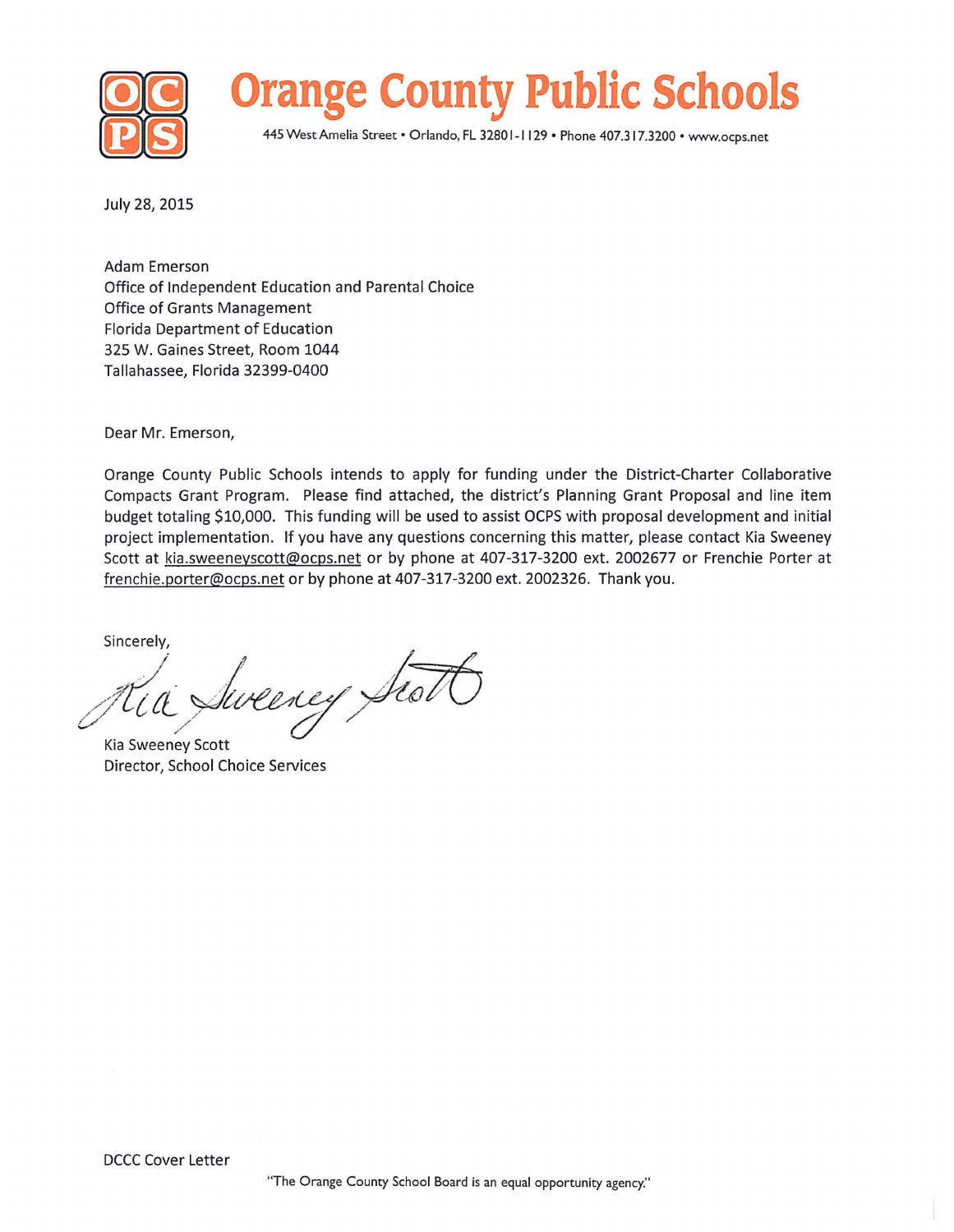## District-Charter Collaborative Compacts Grant Program Planning Grant Narrative

During school year 2013 -2014, Orange County Public Schools served more than 9,300 students in 32 charter schools to generate FTE for schools totaling \$72,563,336. Of these schools 22 were started by an individual or group (i.e., parents, community leaders, teachers, businesses, municipalities, community colleges, or other legal entities organized under the laws of the state) and 10 were started by a management company. Overall performance data for our charter schools shows that eight schools earned a grade of "A", three schools earned a "B", and three schools earned a "C". There were no "D" schools. There were six "F" schools, seven schools with a School Improvement Rating (SIR), and five schools ungraded due to not meeting required cell size for generating a school grade .

Charter schools run by management companies represented nearly an equal number of schools earning an "A" grade as there were schools finishing school year 2013-2014 with a grade of "F". In partnership with at least one management organization with a proven track record for operating charters in high need communities, OCPS is proposing to examine a new approach to public education for charter schools by establishing a successful charter school program to serve elementary and middle school age students in Orange County who were in schools (identified below) that received a grade of "D" or "F" in school year 2013-2014.

## Elementary Schools

Graded an "F": Shingle Creek and Washington Shores Graded a "D": Clay Springs, Hungerford, lvey Lane, Killarney, Lake Como, Lancaster, Mollie Ray, Orlo Vista, Pinewood, Ridgewood Park, and Sadler

## Middle Schools

Graded an "F": Carver Graded a "D: Lockhart, Meadowbrook, Memorial, Robinswood, Union Park and Walker

## Charter Schools:

Graded an "F": Aspire, Nap Ford, Pinecrest, UCP East, and UCP Transitional Learning Academy Middle